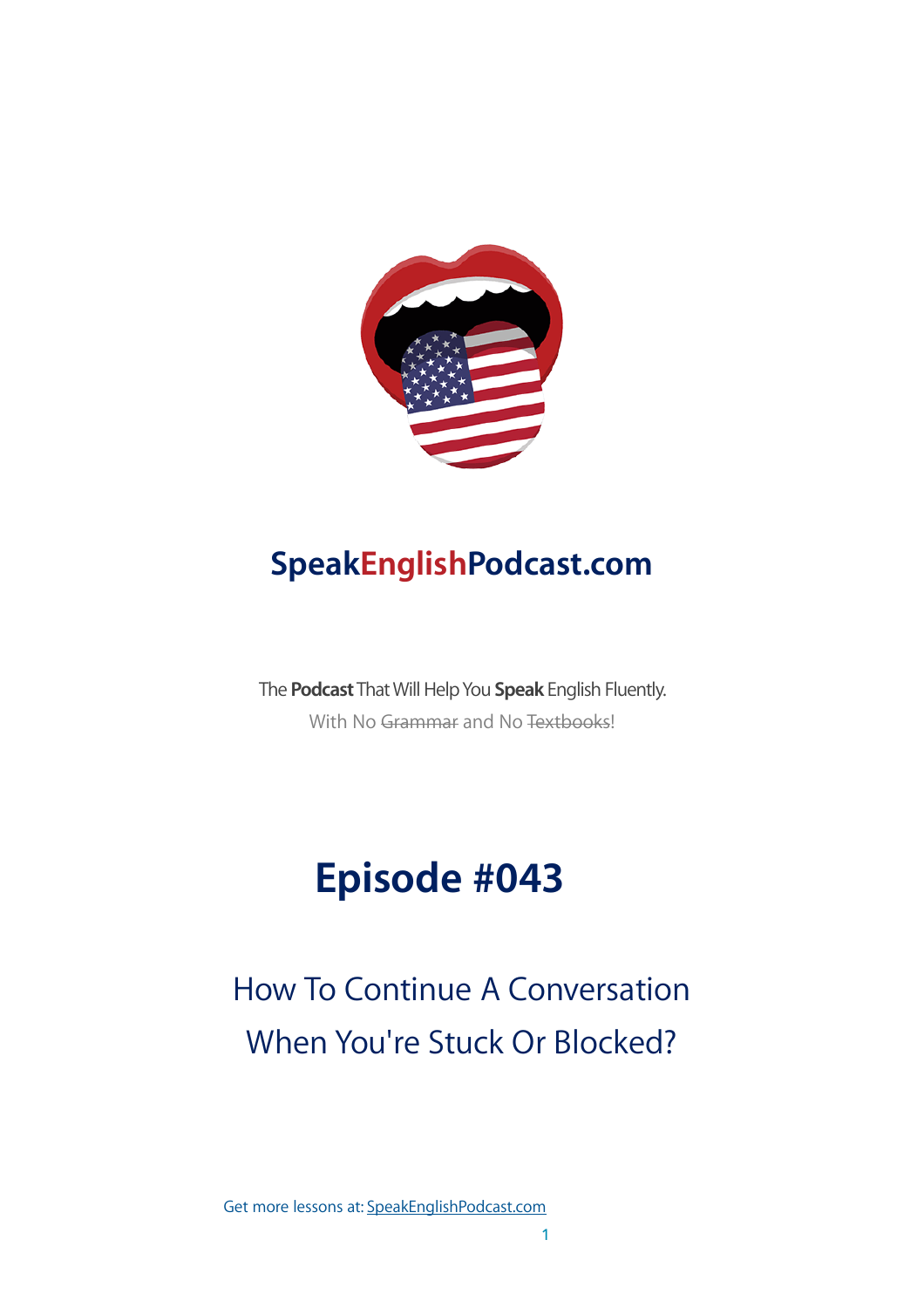Hi, everyone!

I'm Georgiana, founder of Speak**English**[Podcast.com](https://www.speakenglishpod.com/). My mission is to help YOU to speak English fluently and confidently.

•Today I'll tell you how to continue a conversation in English when you're feeling stuck or blocked. •Later you'll practice your **speaking** with a funny **mini-story**. The story is about a very handsome young man who flees to an island.

You can finally learn English in a fun and effective way, only by listening! Please help me to spread the word by sharing it with your friends and family or by writing a review on iTunes. That means a lot to me. Thanks!

Before you continue listening, make sure you read the text. Visit my website: SpeakEnglishPodcast.com and look for episode #043.

Let's get started!

Have you ever wanted to talk to someone for longer, but you **got stuck** because you didn't know what to say anymore? When we speak a foreign language, we're often afraid to start a conversation or to ask questions. We're worried that they won't understand us or that they'll merely lose their patience as we try to formulate our sentences. If you still don't know **how to continue a conversation in English,** you'll need to learn, or the communication will just end much too soon. And you might not get a second chance to talk to that person anymore. You can't always rely on the other person to make all the effort and keep the conversation going. That's exhausting for many people, and they may decide not to talk to you again!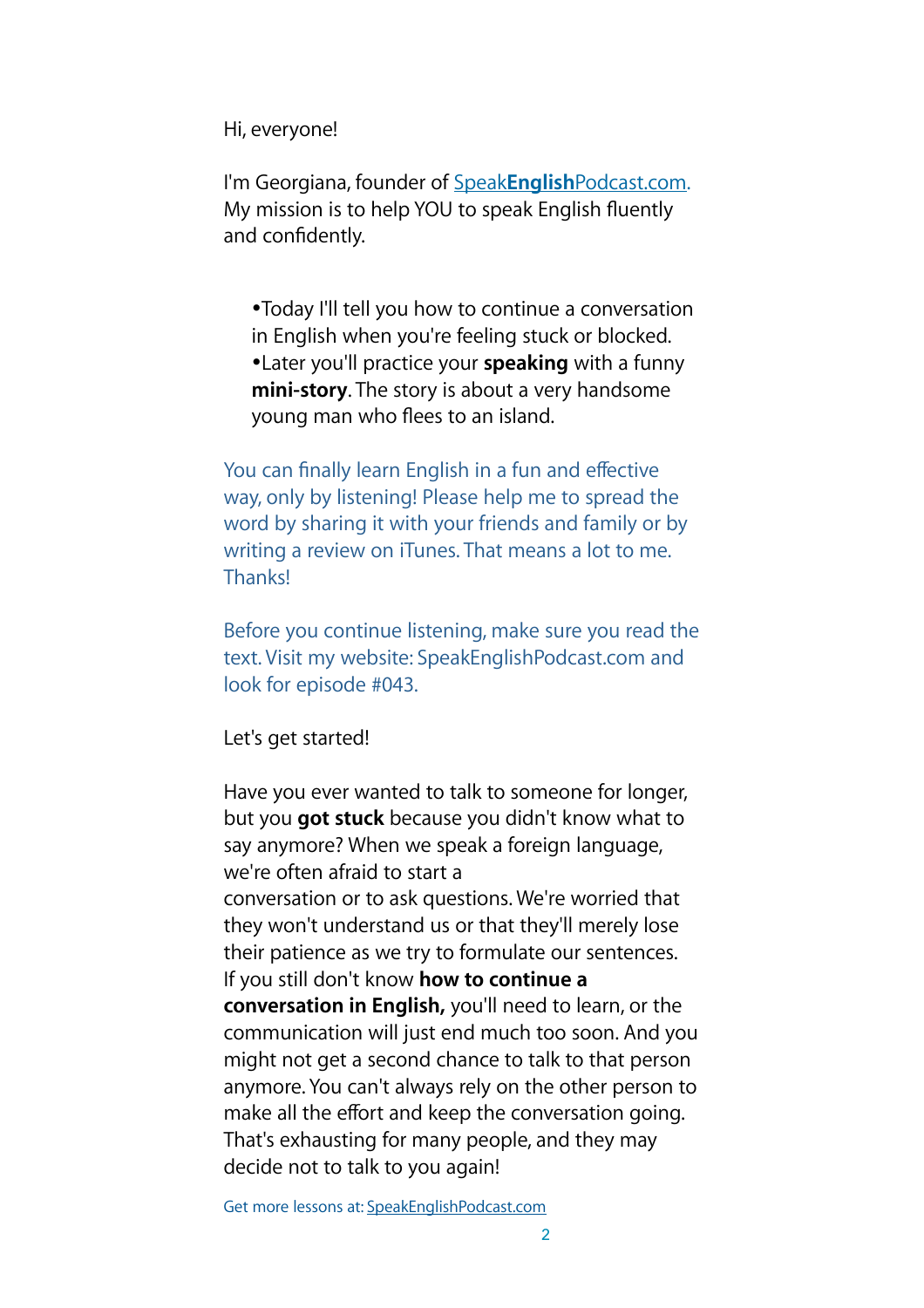Despite not having a very high level of English, you have no excuses. You must learn to be a fun and enjoyable talker and don't worry; **I'll teach you some tricks**.

Imagine if you went to an event where everyone speaks English. Wouldn't it be a shame not to be prepared for that kind of event?

Let's be realistic for a moment. No one likes uncomfortable silences, especially if we talk to this person for the first time. Sometimes seconds pass, and if you don't say something or ask a question right away, the conversation is over!

That's why it's essential to **show interest in the other person**. Ask where **they're from**, **what do they do for a living**, or ask about any **common interests**. When you're having a chat, and you suddenly **get stuck** because you just can't come up with any new interesting topics, it's time to **ask a few questions**. These questions need to **show your genuine interest and curiosity**. One of the great secrets of being a great communicator is to allow the other person to talk about themselves as well. Knowing **how to listen** will also help you to **ask the right questions,** and that's how you'll end up being an amazing communicator.

Lately, people are talking about themselves a little more than they should and often **fail to listen** to the person in front of them. Surely, we all have something fascinating to say, but that doesn't mean we should only talk about ourselves. And even if you want to impress someone, you should **start by listening first** and getting to know the person better.

If you've **just met the person** you're talking to, you can ask them simple questions about why are they're visiting your city or company.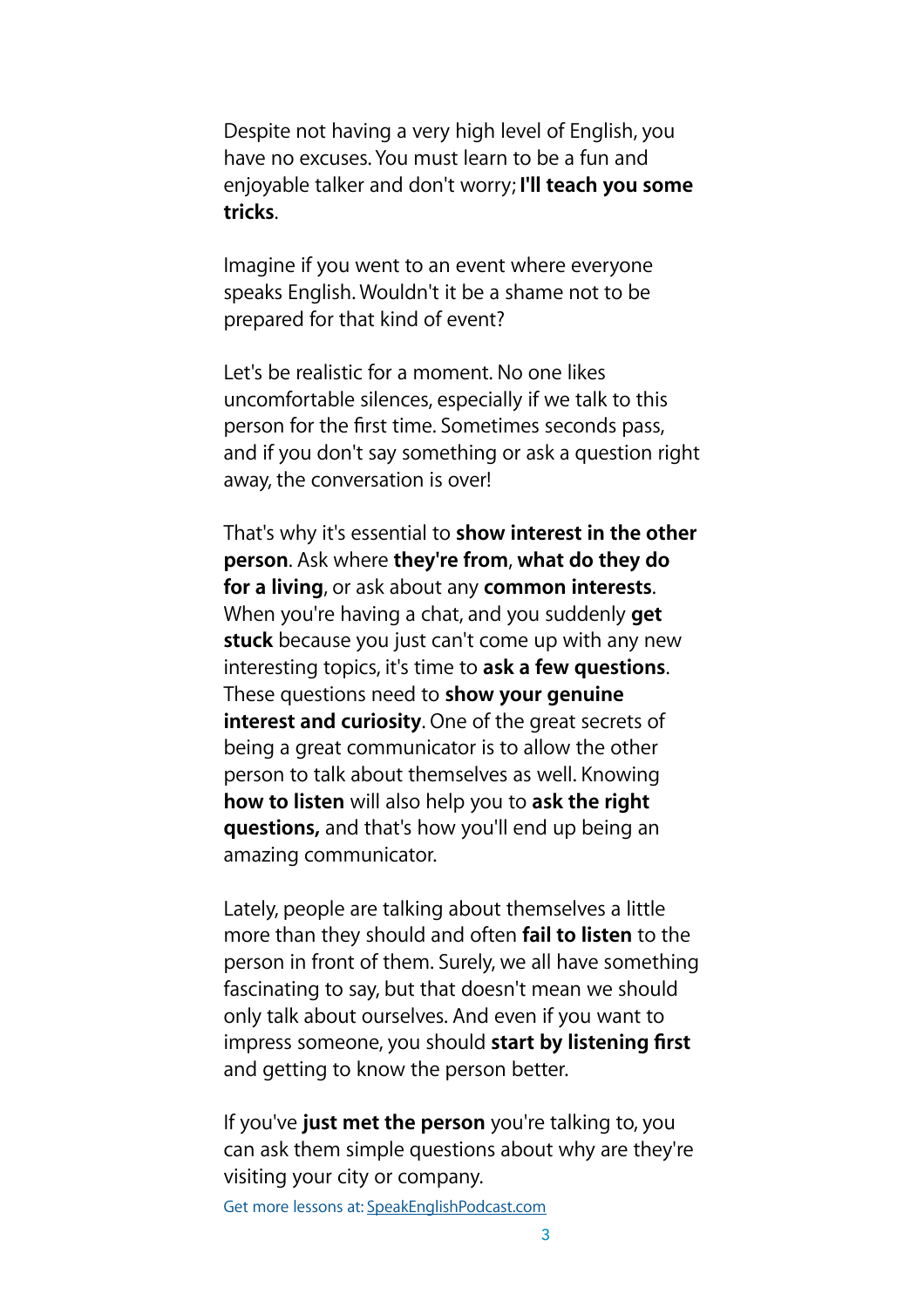It's how you start to learn about the person's background.

Here are some examples that you could use:

#### **Ask them, why are they here?**

"Why are you in San Francisco?" "What brought you here today/tonight?" "What brings here, to San Francisco?"

#### **Ask them where are they from?**

"I was just wondering, where are you from?" "I'm just curious, where are you from exactly?"

If you want to know more about the person you just, met start asking **them about what they do. You'll learn a little more about the person and if you**  have anything in common.

#### You could ask them: **"What are you working on these days?" or "What are you up to these days?"**

It's always a good idea to ask the person about their occupation even if you've met them while you were off work.

After all, we spend the most important part of our time working, and it's interesting to know about their profession. It allows you **to know more about their lifestyle and interests**.

Another great way to create a bond and make the conversation flow is to **offer your help**. It's a powerful way to continue your conversation and get to know the other person. Socializing is all about **helping people out**. Especially if you work in the same field, you may have the knowledge and the resources to help this contact, or you could recommend someone you know.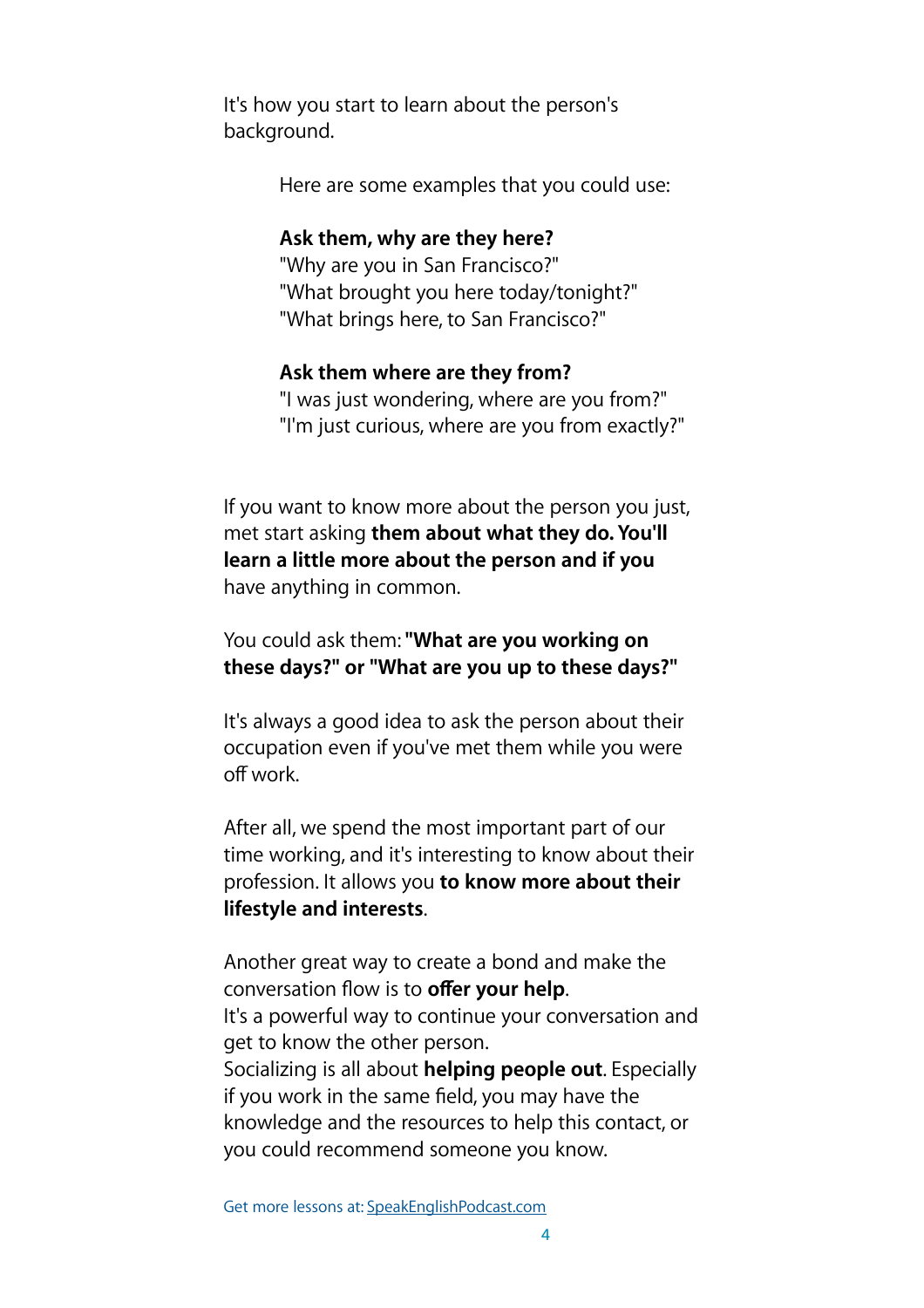In this situation, you could say: "**What Do You Need Help With?**"

If you're at a party or an event, you should consider offering them a drink or some food. You could ask: **"Can I get you anything?"** 

And if they're already eating or having a drink, you could simply say: **"That looks good. What's that?"** or **"Where did you get that?"** It's another great way to start talking with someone you don't know.

#### **How to end the conversation?**

Let's say you've been talking for some minutes now, and it's been quite entertaining, but it's time to **end the conversation**. If you want to do this in a **polite way**, above all, remember to **smile** and **be nice** at the end of the talk. This way, the person will know that you had a good time. Make **a positive comment** and then say you need to go or give a reason to end the conversation.

After you've **met someone for the first time**, you should end the conversation by restating that **you enjoyed meeting them**.

Use this phrase to **end the conversation**: **"Hey, it was nice chatting with you, but I should get going."** 

And if you want to be more formal, you could say something like this:

#### **"Sorry, but I'm afraid I need to…" (get back to work, leave, etc.)**

I hope you're enjoying today's episode. I'm sure that you'll make many new friends the next time you apply these useful tips.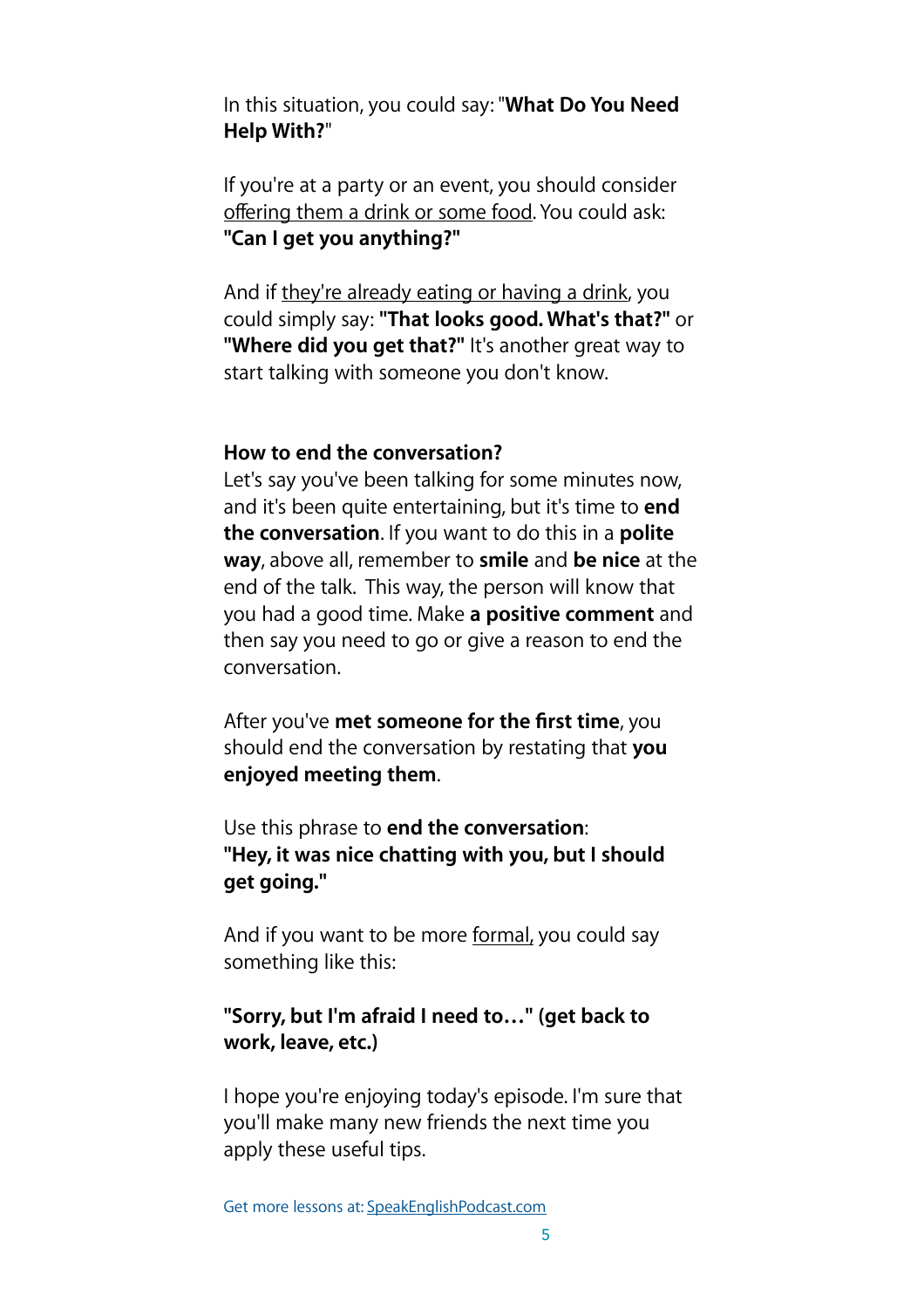Now let's move on to the next section.



#### **(Practice your Speaking)**

I've created a new mini-story so that you can practice your speaking. It's about Billy, an attractive man who decides to flee to a deserted island.

Let's see how the mini-story works:

- •I'll give you some information. (A phrase or two).
- •I'll ask simple questions.
- •After each question, there will be some seconds of silence: it's your turn to answer the question! Just try to give an easy and short answer, not a complex one.
- •After you answer, I'll give you a correct answer.

This process will continue, and little by little, I'll be telling you a story using questions and answers.

Let's get started!

#### **Billy was a very shy 26-year-old man with a big problem: he hated talking to people.**

#### **Was Billy 25 years old?**

No. He was 26 years old. **Was he old?**  No, he wasn't old. He was young. **Was the man shy or brave?**  He was shy. Not brave. Billy was a shy man. **Who had a problem? Billy or Willy?**  Not Willy. Billy had a problem. **Was the problem big or small?**  Big. The problem was big. **Did Billy love or hate talking to people?**  He didn't love talking to people. He hated talking to them.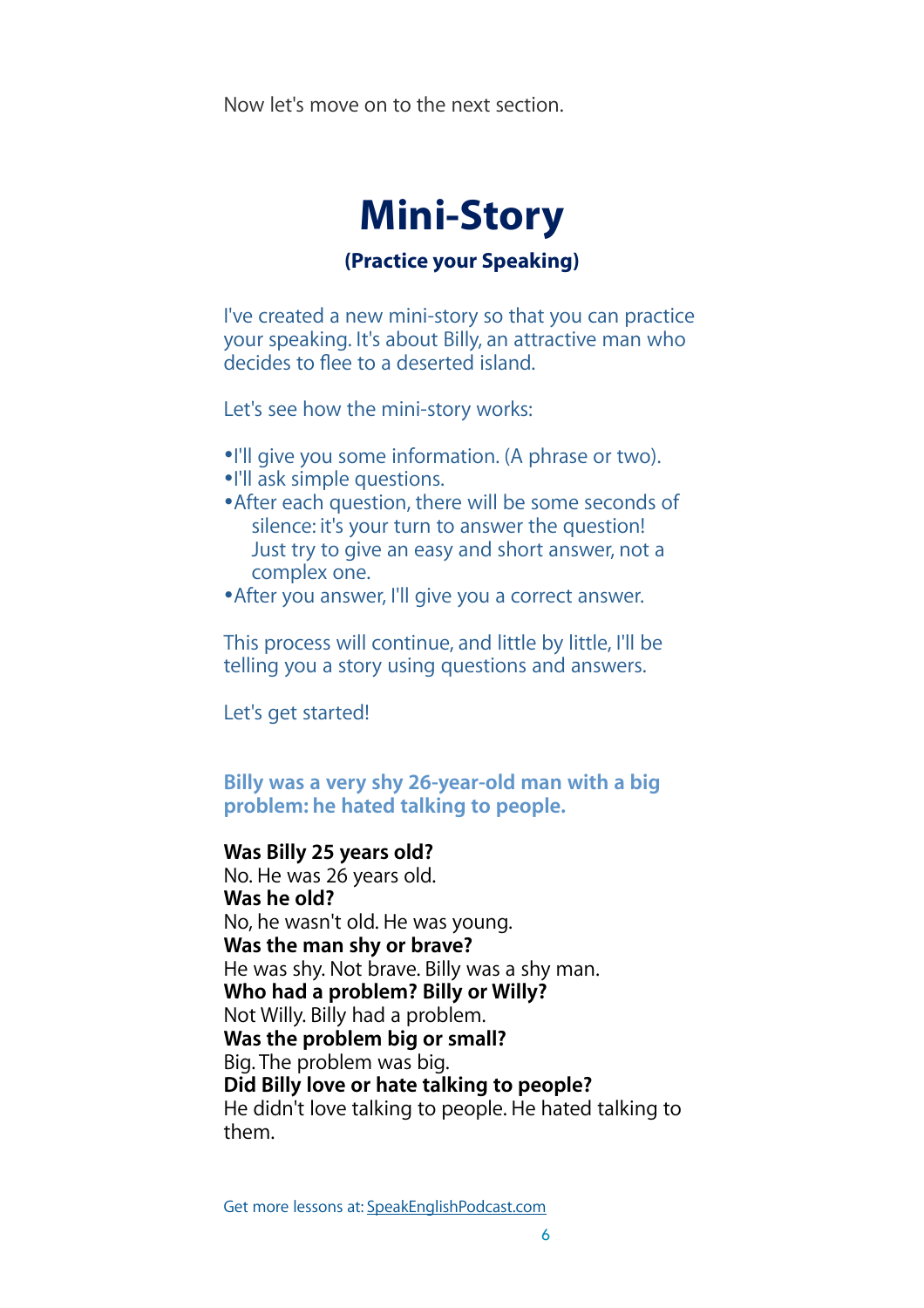#### **He was so handsome that all the women wanted to be around and talk to him.**

#### **Was he handsome or ugly?**

He wasn't ugly. He was handsome. **Who wanted to be around him? All the women or just some women?**  Not just some women. All women wanted to be around him. **Did all the women want to talk to him?**  Yes. All the women wanted to talk to him. **Why did women want to be around and talk to him? Was he rich?**  No. No. He wasn't rich. He was just handsome.

**Billy got so fed up with the situation that he fled to a deserted island.** 

#### **Was Billy happy with the situation?**

No. No. He wasn't happy with the situation. He got fed up.

**Did he stay, or did he flee?** 

He didn't stay. He fled to a deserted island.

**Where did Billy flee? To Hollywood?** 

No. No. He didn't flee to Hollywood. He fled to a deserted island.

**Did he flee to a deserted or a crowded island?**  Not a crowded island. He fled to a deserted island.

**The island wasn't entirely deserted. There he met a beautiful mute woman.** 

#### **Was the island deserted?**

No. The island wasn't entirely deserted. **Were there people on the island?** 

Yes. There were people on the island.

**How many people did he meet? One or 20?** 

Only one. He only met one person. He met a beautiful woman.

**Did he meet a beautiful chatty woman?** 

He didn't meet a beautiful chatty woman. She was mute.

#### **Where did he meet the beautiful woman? In his hometown?**

No. No. Not in his hometown. He met the beautiful woman on the island.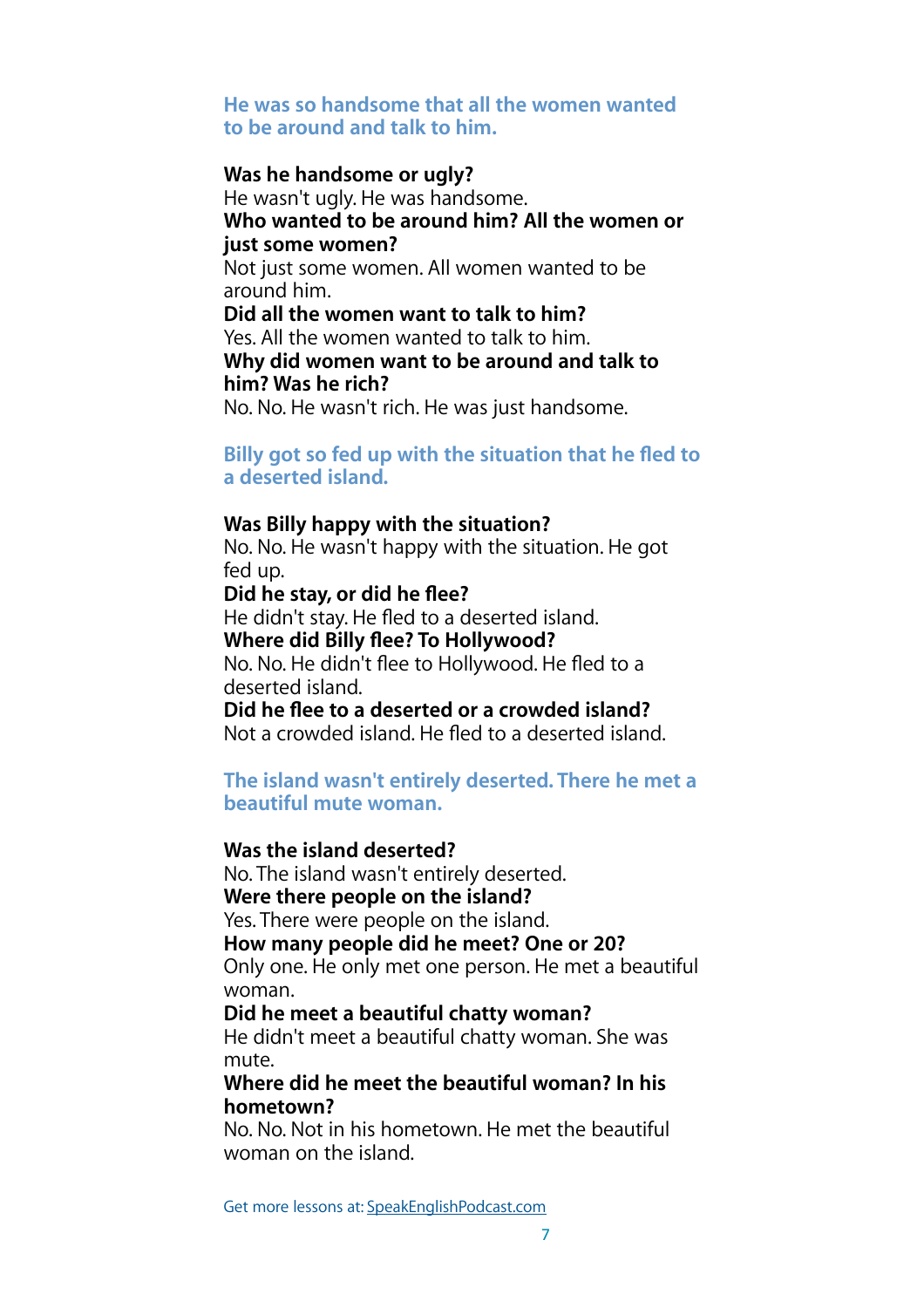#### **Billy quickly fell in love with the mute woman and asked her to marry him.**

#### **Billy fell out of love, right?**

No. No. Billy didn't fall out of love. He fell in love. **How did he fall in love? Quickly or slowly?**  He fell in love quickly, not slowly. **With whom did Billy fall in love?**  He fell in love with the mute woman. **Did he ask her to marry him or to chat with him?**  He'd never ask her to chat with him! He asked her to

marry him!

#### **She answered yes through gestures, and so they lived happily ever after.**

#### **She said no, right?**

She didn't say no. Her answer was yes! **Did she reject him?**  No. No. She didn't reject him. She said yes to him. **How did she answer Billy? Through gestures or speaking?** 

Not speaking. She answered Billy through gestures. **Did they live happily ever after or full of misery ever after?** 

They didn't live full of misery ever after. They lived happily ever after.

Great! It's the end of this short story. I hope that you've enjoyed it!

Can you see how many questions you can answer? It's like talking to another person in English. Now imagine a whole story told this way. It's incredible how much you can learn using this method.

Improve your speaking and grammar with my **Fluency course**, only by listening! Thousands of students have already obtained excellent results using my method.

Now it's your turn to speak English fluently and confidently once and for all. Will you join me? Take action right now!